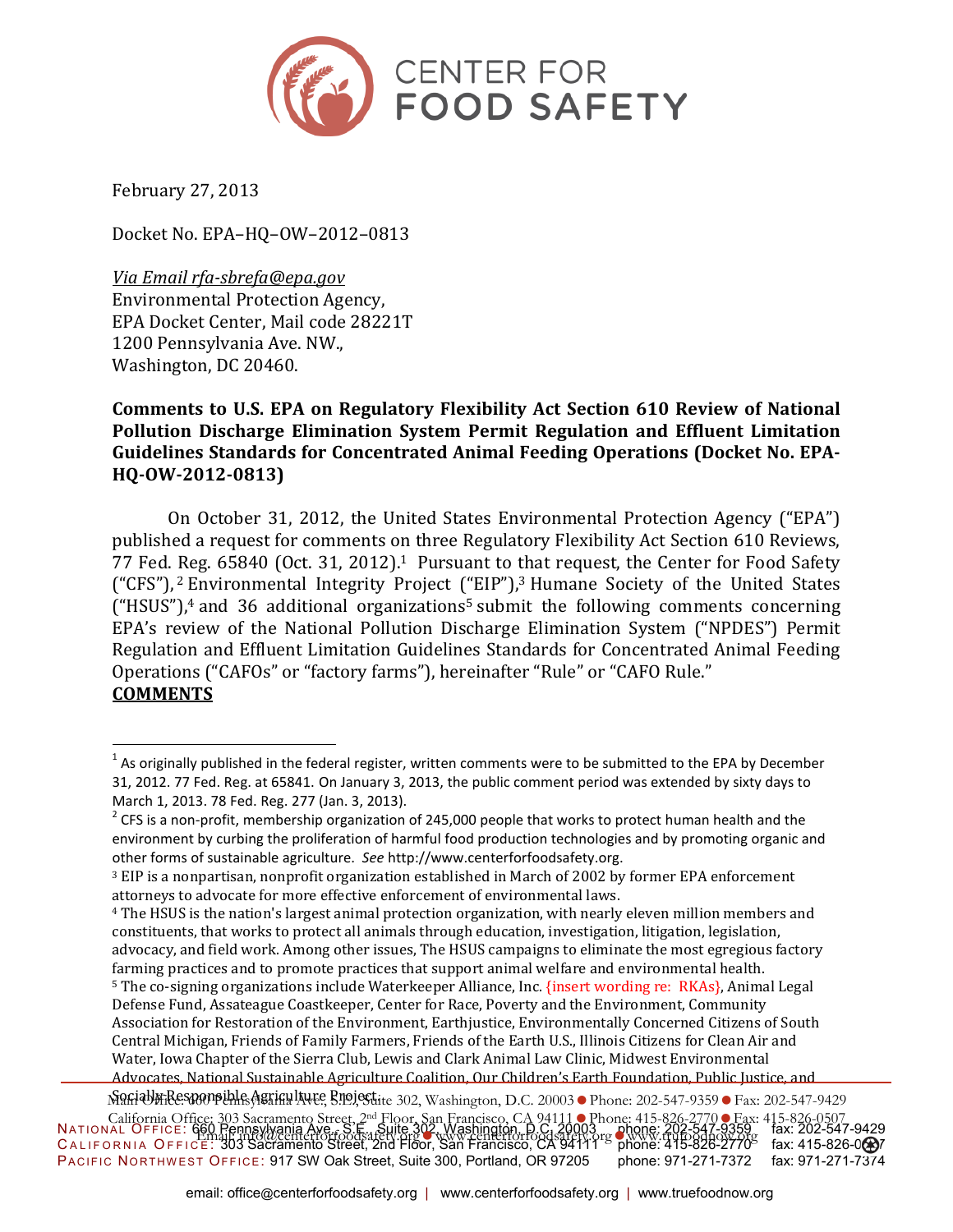The Regulatory Flexibility Act ("RFA"), 5 U.S.C. § 601 et seq., requires agency review of the economic impact of its rules on small entities. Within ten years of a rule's enactment, agencies are required to revisit the rule "to minimize any significant economic impact of the rule on a substantial number of small entities in a manner consistent with the stated objectives of applicable statutes." 5 U.S.C.  $\S$  610(b). The RFA mandates agencies to consider the following five factors in its review:

- (1) the continued need for the rule;
- (2) the nature of complaints or comments received concerning the rule from the public;
- (3) the complexity of the rule;
- (4) the extent to which the rule overlaps, duplicates or conflicts with other Federal rules, and, to the extent feasible, with State and local governmental rules; and
- (5) the length of time since the rule has been evaluated or the degree to which technology, economic conditions, or other factors have changed in the area affected by the rule.

For purposes of the RFA, "small entities" includes small businesses and small organizations. *See* 5 U.S.C. § 601 (6); *see also*, 15 U.S.C. § 632. The Small Business Administration has further defined the size limits for small businesses by industry, and its definitions classify some CAFOs as "small businesses."<sup>6</sup> *See* 13 C.F.R. § 121.201. However, these definitions also encompass small farms that do not confine livestock or discharge pollution, and therefore are not directly regulated by EPA's CAFO rules.

Many members and clients of the undersigned organizations are owners, operators and patrons of small farming businesses, and are directly concerned with and interested in the economic impacts of the Rule on their businesses. In addition, the undersigned organizations are aware that many other types of small businesses, such as recreational outfitters and small fishing operations, depend on surface water quality for their livelihoods. Since these small businesses fall within the definition of "small entities," any reasonable economic review should consider not only the economic impact of the Rule on CAFOs, which are explicitly regulated under the Clean Water Act as point sources, but the impact of the Rule on all small farms and businesses that are affected by how discharges of pollutants from CAFOs are regulated. This should include an analysis of the economic advantages given to CAFOs that fail to comply with the Clean Water Act<sup>7</sup> over small and sustainable farming operations, and the impacts of any decline in water quality from weakened or unenforced regulations on fishing and recreational outfitters.

 $\overline{a}$ 

 $^6$  EPA estimated that approximately 6,200 CAFOs qualified as small businesses in the 2003 CAFO Rule. EPA, *National Pollution Discharge Elimination System Permit Regulation and Effluent Limitation Guidelines and Standards for Concentrated Animal Feeding Operations; Final Rule*, 68 Fed. Reg. 7176, 7246 (Feb. 12, 2003).

 $7$  "Despite more than 25 years of regulation of CAFOs, reports of discharge and runoff of manure and manure nutrients from these operations persist…. [T]heir conditions are in part due to inadequate compliance with and enforcement of existing regulations." *Id*. at 7179.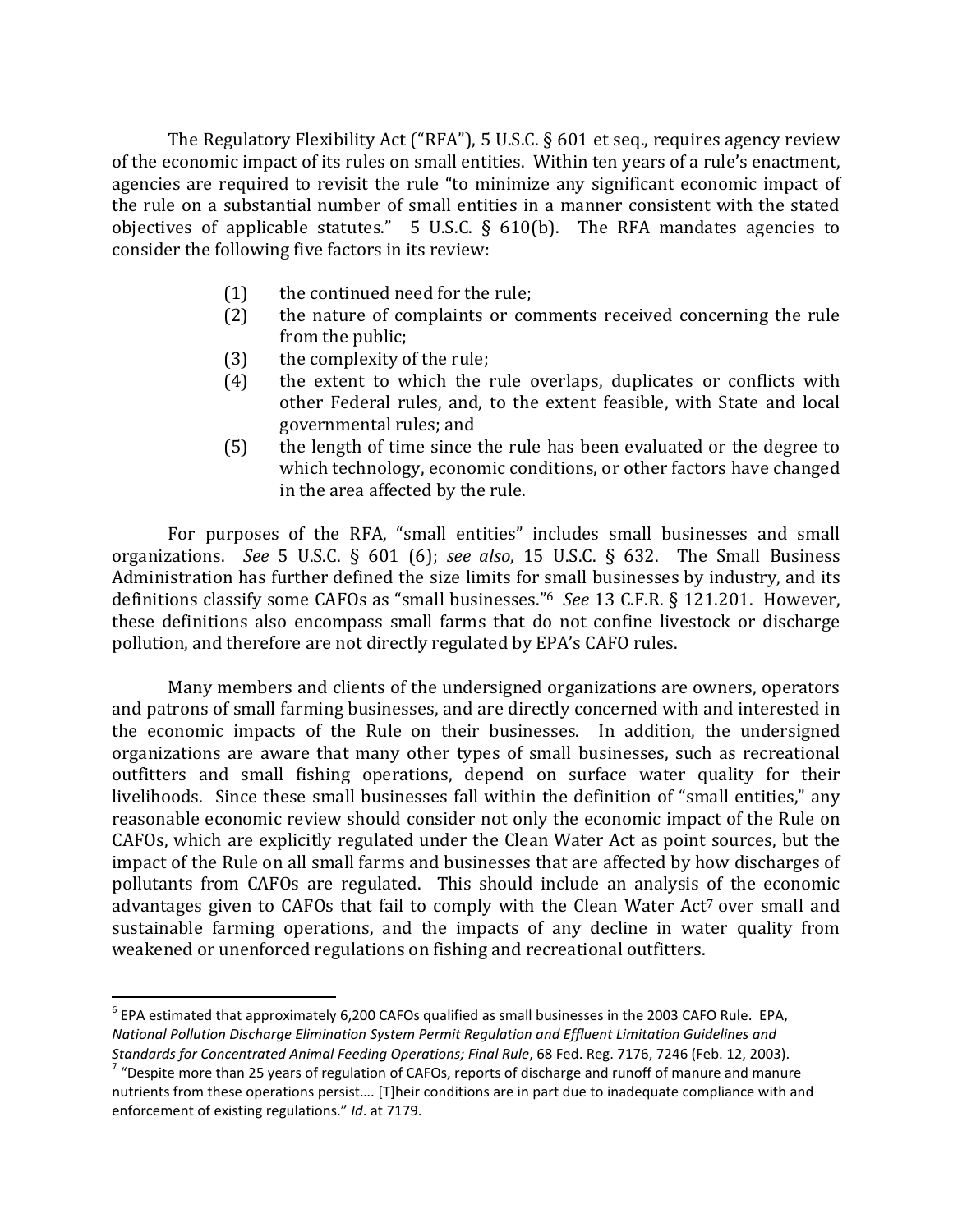For decades, sustainable farmers and other small businesses have borne the competitive disadvantage and economic impact of the weak and incomplete NPDES permitting of CAFOs by EPA and state agencies. A complete Section 610 review that considers all impacted small entities will find that strong regulation of illegal CAFO pollution stands to level the playing field and economically benefit small and mid-size farms and other water-quality-dependent businesses.

### 1. There is a continued need for the rules

 $\overline{a}$ 

There is a significant continued need for the CAFO Rule. Indeed, it is because of the substantial potential for CAFO facilities to impair water quality with one or a number of pollutants, including biological materials and agricultural wastes, that the Clean Water Act mandates their regulation. *See* 33 U.S.C. § 1362 (14)(the term "point source" includes "any … concentrated animal feeding operation."); 33 U.S.C. § 1362 (6)(the term "pollutant" includes "biological materials … and agricultural waste discharged into waters."). Yet, over forty years since the Clean Water Act first required EPA to regulate CAFO pollution and a decade after EPA amended the CAFO NPDES regulations presently under review, factory farm water pollution persists in rural communities across the country.<sup>8</sup>

EPA's current regulations do not go far enough to protect water quality and human health, and many states have yet to even fully implement or enforce them.<sup>9</sup> As a result, thousands of CAFOs – including many known dischargers – have managed to avoid mandatory permitting requirements.<sup>10</sup> In light of the ongoing illegal pollution from CAFOs nationwide, EPA should strengthen permitting requirements and audit state programs to ensure that states are actually implementing and enforcing EPA's CAFO Rule. State programs that are not adequately enforcing the Rule should be considered for dedelegation.

Moreover, because the Clean Water Act obligates EPA to require NPDES permits of every discharging point source, including CAFOs, EPA's authority to rescind or weaken its CAFO Rule based on perceived economic impact on small businesses is extremely limited. Rather, any CAFO that discharges must operate under a permit that meets technologybased requirements to protect water quality; these technology standards already consider

 $^8$  For examples of ongoing CAFO water pollution that has not been adequately controlled by EPA's current regulations, *see, e.g.*, U.S. Government Accountability Office, Concentrated Animal Feeding Operations: EPA Needs More Information and a Clearly Defined Strategy to Protect Air and Water Quality from Pollutants of Concern (Sept. 2008); EPA Region 7, Preliminary Results of an Informal Investigation of the National Pollutant Discharge Elimination System Program For Concentrated Animal Feeding Operations in the State of Iowa (July 2012); EPA Region 5, Initial Results of an Informal Investigation of the National Pollutant Discharge Elimination System Program for Concentrated Animal Feeding Operations in the State of Illinois (Sept. 2010).

<sup>9</sup> *See id*.; James Hanlon, EPA, Memorandum: Concentrated Animal Feeding Operation Program Update after *National Pork Producers Council v. EPA* (Dec. 8, 2011); NPDES CAFO Rule Implementation Status Table – National Summary (Dec. 31, 2011).

<sup>10</sup> *See, e.g.,* EPA, FY 2012 Office of Enforcement and Compliance Assurance (OECA) Final National Program Manager (NPM) Guidance, Pub. No. 300F1105 (Apr. 30, 2011).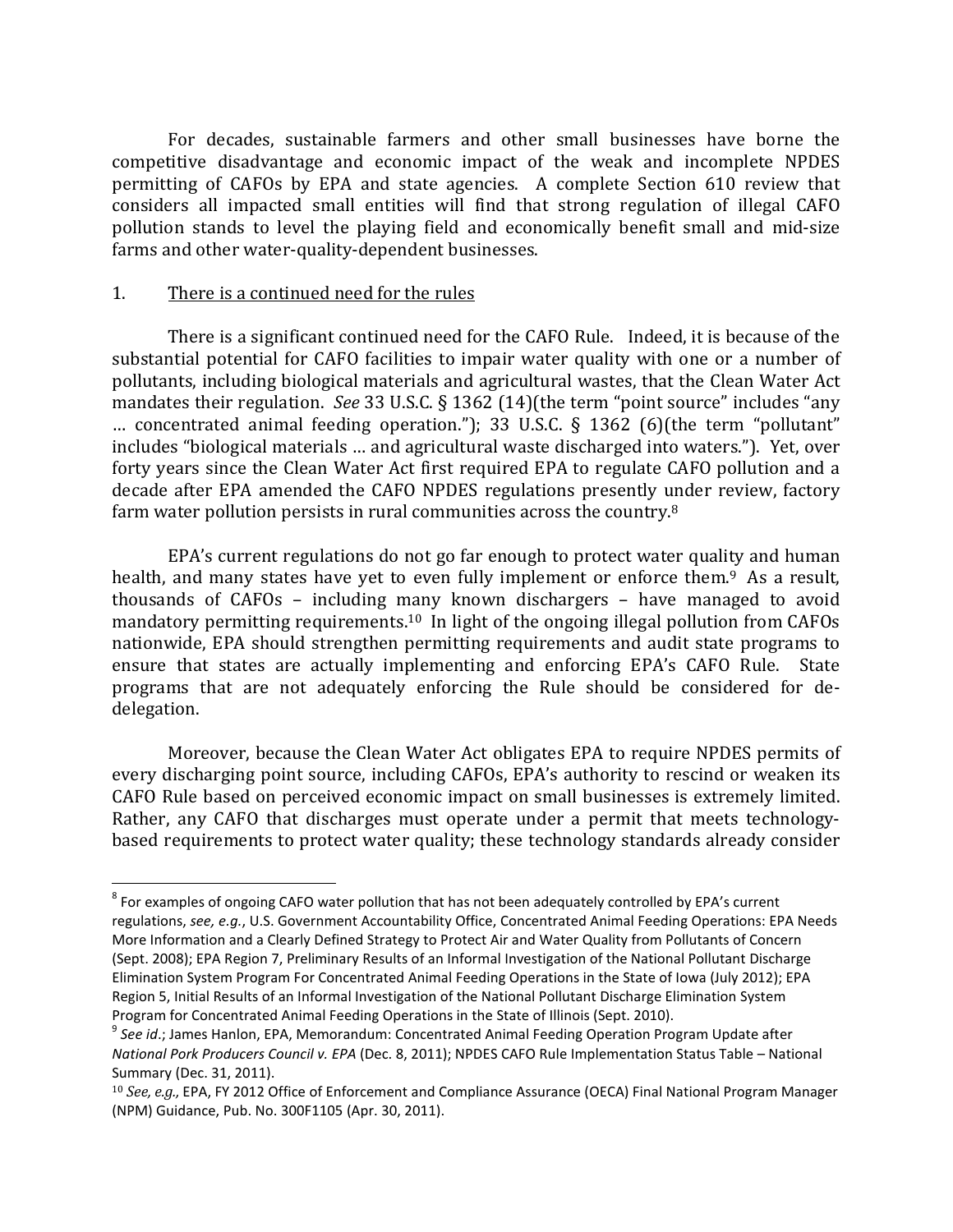what is economically feasible for the regulated community.<sup>11</sup> Weakening effluent limitations in subsequent permits would additionally constitute illegal backsliding in some cases.12 Therefore, to comply with the Clean Water Act, EPA must strengthen, or at a minimum maintain, the core elements of its CAFO permit regulations.

## 2. CAFO industry complaints about the economic impact of the CAFO Rule are not based in fact

Environmental advocates, sustainable agriculture advocates, rural citizens, and CAFO industry groups have critiqued EPA's CAFO Rule. EPA should consider the frequent comments from environmental, farm, and rural groups that the regulations are not adequately protective of water quality, particularly in light of their poor implementation and lax enforcement. There can be little doubt that when it comes to regulation of CAFOs the problem is too little not too much. Litigation initiated by industry groups has significantly narrowed the universe of CAFOs required to obtain NPDES permits such that a CAFO can avoid being regulated under the CAFO Rule if it does not "actually discharge" pollutants into navigable waters.13 Moreover, even most CAFOs that "actually discharge" have avoided permits altogether.<sup>14</sup>

Even those CAFOs that obtain NPDES permits are not unduly burdened. Many CAFOs, in fact, receive federal and state public funding resources to assist them in complying with the Rule's zero discharge effluent limitation; these subsidies significantly reduce the economic burden of the Rule on regulated entities.15 Combined with continuing impacts to water quality and related human health impacts, this indicates that the economic burden of compliance with the Rule is, in fact, being placed on the American taxpayer.

# 3. EPA's CAFO Rule is not complex

EPA's CAFO Rule is not complex, and complying with Clean Water Act permitting requirements does not impose an unreasonable burden on factory farms. In fact, the CAFO Rule does not even require the basic water quality monitoring and reporting required of almost every other type of polluter regulated under the Clean Water Act. Further, states and industry groups provide many resources to help CAFOs come into compliance with the Rule, which reduces the economic burden to factory farms even further.<sup>16</sup>

## 4. There is no overlap with other rules

http://www.epa.gov/npdes/pubs/financial\_assistance\_summaries.pdf.

 $\overline{a}$ 

<sup>11</sup> *See* 40 C.F.R. § 412. *See also*, 33 U.S.C. § 1311(b)(2)(E); 33 U.S.C. § 1314(b)(4)(B).

<sup>12</sup> 33 U.S.C. § 1342(o)(1).

<sup>&</sup>lt;sup>13</sup> *National Pork Producers Council v. EPA*, 635 F.3d 738 (5<sup>th</sup> Cir. 2011).

<sup>14</sup> *See, e.g.,* EIP, HSUS and CFS Coalition Comments to EPA's 2014-2016 National Enforcement Priorities, EPA Docket No. EPA-HQ-OECA-2012-0956 (filed Feb. 27, 2013).

<sup>15</sup> *See, e.g.,* EPA, Financial Assistance Summaries for AFO*s* (Feb. 2005), *available at*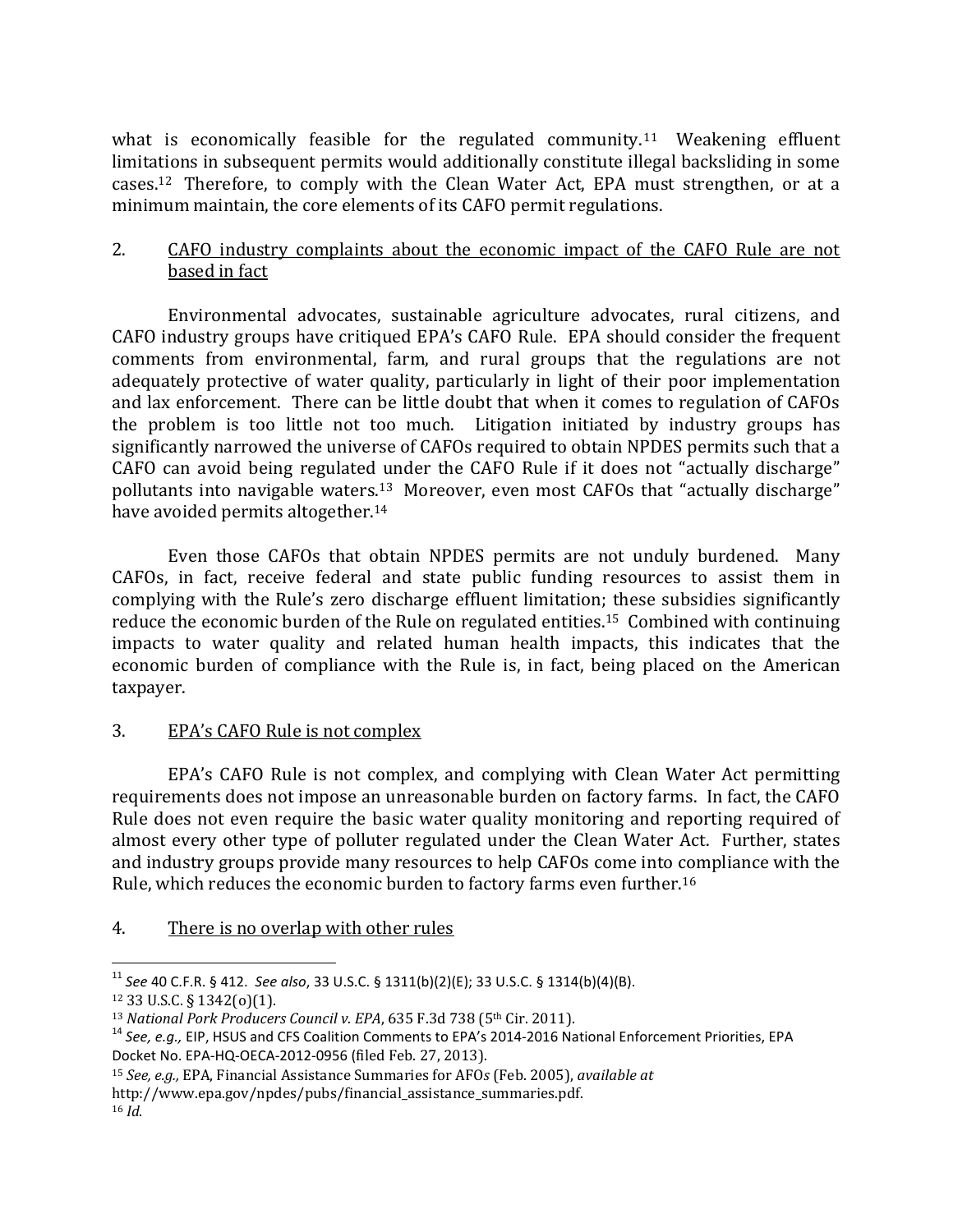To date CAFOs have escaped nearly all meaningful regulation under federal pollution control laws, and without EPA's Clean Water Act regulations pollution from the entire industry would be almost completely unregulated. Even with the CAFO Rule, many states fail to do what EPA requires and have not issued permits. While some states have CAFO construction permit or registration programs, these programs do not require CAFOs to control discharges, comply with water quality standards, or otherwise meet basic Clean Water Act requirements for point sources. The construction stormwater permits occasionally required for large CAFO construction do not regulate the same waste stream as the CAFO Rule, and most CAFOs required to obtain such a permit are unlikely to meet the RFA's small business definition. The existing rules fill a critical gap in the Clean Water Act, and do not duplicate or conflict with other state or federal programs.

### 5. Changes justify strengthening the rules to protect small entities

Nothing has happened in the past decade that makes compliance with EPA's permitting requirements difficult or economically impractical, and EPA has not required CAFOs to adopt new technologies that raise the cost of compliance. To the contrary, EPA has narrowed the scope of the CAFO rules twice since finalizing them in 2003, which weighs against a finding that the rules burden small entities.<sup>17</sup> Over the past decade we have seen increases in subsidies paid to CAFOs, continued pollution discharges from CAFOs, greater difficulty for small farmers to access the market and compete with factory farms, and increased health problems resulting from industrially-produced food products. As a result, EPA should require more – certainly not less -- protective manure management and implementation of new pollution control technologies as required by the Clean Water Act.

#### **CONCLUSION**

 $\overline{a}$ 

In sum, in its Section 610 Review of the CAFO Rule, EPA should conclude that no changes are needed to protect CAFOs that meet the definition of "small entities." However, rather than focusing solely on those RFA-defined "small entities" that are large enough to be regulated by the Clean Water Act as CAFOs, EPA should consider the fact that the existing rules and their poor enforcement place a significant burden on other small businesses and small farms that are not CAFOs. EPA's CAFO Rule does not go far enough to protect water quality and should be strengthened to hold CAFOs responsible for their pollution, thereby helping to level the economic playing field for small farmers competing with large factory farms and helping other small businesses that depend on water quality, such as fishing businesses and recreational outfitters. Only stricter regulation of CAFOs will begin to shift the impact of these facilities from small businesses and the public onto the polluter. Stricter regulation of CAFOs is also consistent with the purposes of the Clean

<sup>&</sup>lt;sup>17</sup> Small Business Administration Office of Advocacy, A Guide for Government Agencies: How to Comply with the Regulatory Flexibility Act at 80-82 (May 2012), *available at*

http://www.sba.gov/sites/default/files/rfaguide\_0512\_0.pdf.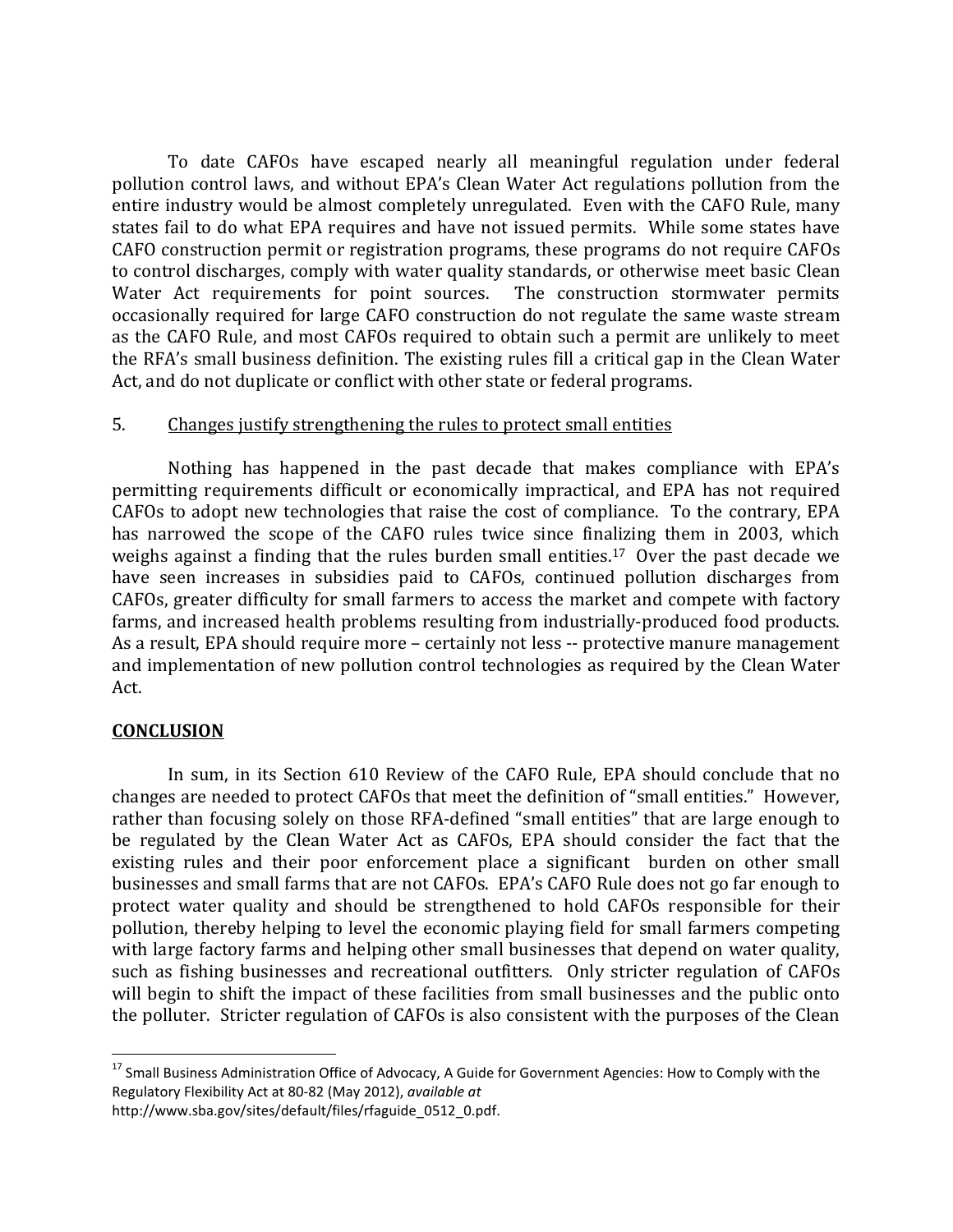Water Act, namely to prevent any discharges of pollutants into waters of the United States and to restore and maintain high water quality. 33 U.S.C. § 1251 *et seq.*

Respectfully Submitted,

 $\frac{|s|}{\sqrt{2}}$ Elisabeth Holmes Center for Food Safety

Hannah Connor Humane Society of the United States

Tarah Heinzen Environmental Integrity Project Stephen Wells Animal Legal Defense Fund

Kathy Phillips Assateague Coastkeeper

Brent Newell Center for Race, Poverty and the Environment

Helen Reddout Community Association for Restoration of the Environment

Eve Gartner Earthjustice

Lynn Henning Environmentally Concerned Citizens of South Central Michigan

Denise Luk Friends of Family Farmers

Lisa Archer Friends of the Earth U.S.

Danielle Diamond Illinois Citizens for Clean Air and Water

Wally Taylor Iowa Chapter - Sierra Club